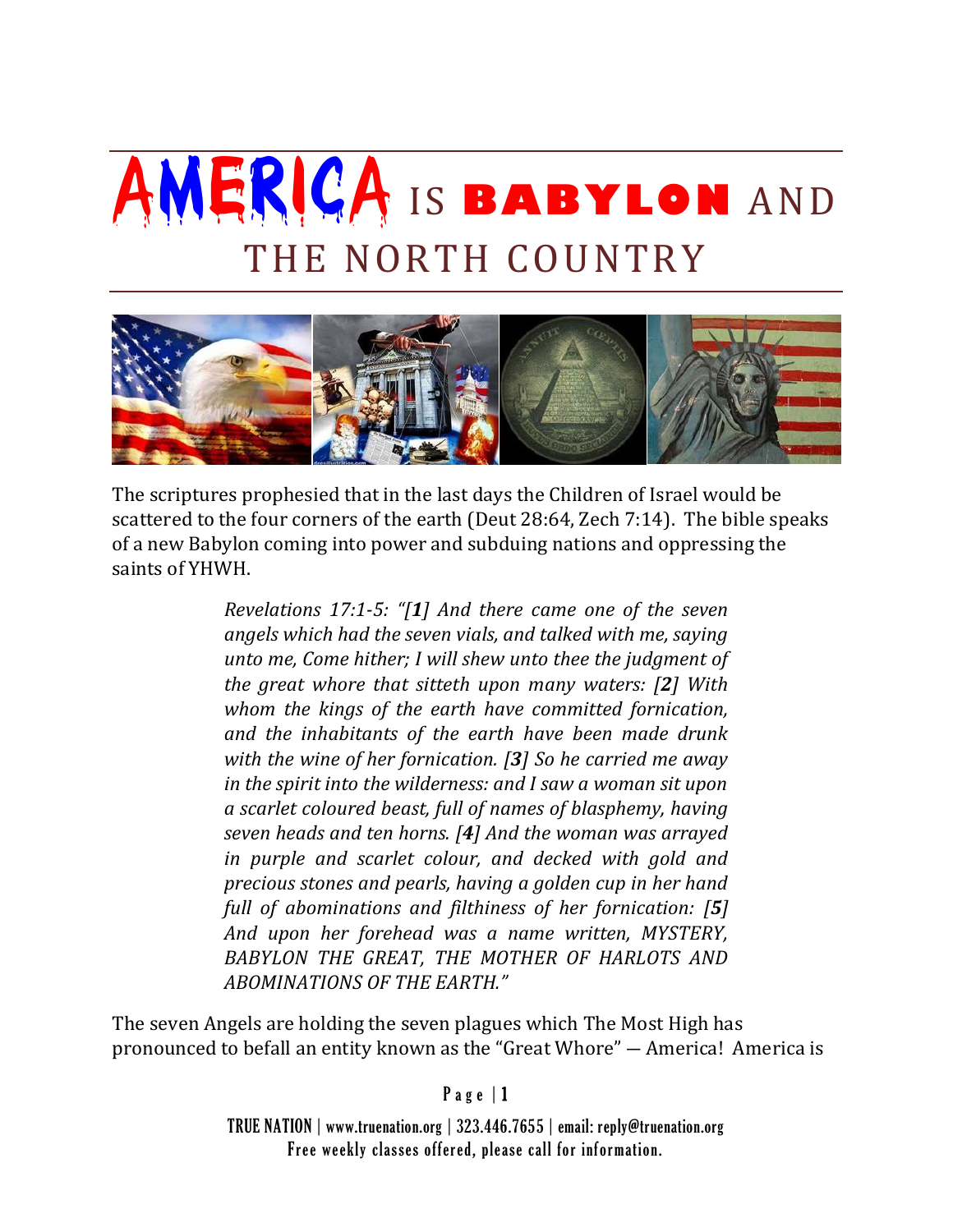the Great Whore because of its lack of morality, lewdness, and money-first mentality. All the kings of the earth have polluted themselves with America, the Great Whore (Jeremiah 25:15). America is the "great melting pot," the one nation where all people want to live in and the one nation all other countries want to partner with. This woman is sitting on top of a scarlet colored beast. Why is this beast scarlet? A physical description is necessary to show the parallel description of the only other nation described in the Bible to bear a crimson or red physical characteristic ― Esau/Edom (Genesis 25:21-25). This beast is a conglomerate of Edomite controlled nations known as the European Economic Community ("E.E.C."). This is the beast of 7 heads and 10 horns. The 7 heads represent the crowns of historic power and dominion by the Edomite nations of Greece, Rome, Spain, France, Germany, Russia, and Great Brittan. America stems from Brittan and is the prophesied last world power (Revelation 17:11). The 10 horns are the nations of the E.E.C. ― Belgium, Luxembourg, France, Italy, the Netherlands, West Germany, Britain, Ireland, Greece and Denmark. The beast is utilized by America to push its political world agenda, trade agreements, economic monopolies and world dominance.

> *Verse 4: "And the woman was arrayed in purple and scarlet colour, and decked with gold and precious stones and pearls, having a golden cup in her hand full of abominations and filthiness of her fornication:"*

America adorns itself as the darling of the world, the land of opportunity, riches, fame, glory, power, prestige, and the fighter of the "free world." But behind the media glorified imagery, it is nothing more than a land with the spirit of filth and fornication. Anyone that wishes to take part in the "American Dream" must sacrifice their own morals and beliefs and indoctrinate themselves with the philosophies of America ― they must fornicate.

> *Verse 5: "And upon her forehead was a name written, MYSTERY, BABYLON THE GREAT, THE MOTHER OF HARLOTS AND ABOMINATIONS OF THE EARTH."*

America's name represents Babylon or confusion (Babylon or Babel derives from the Hebrew meaning confusion). America's agencies like the FBI, CIA and the Pentagon, work hard to conceal its evil mysteries. And to keep the general public ignorant of America's shame the truth of the history books is replaced with lies, the mass media outlets conduct constant brainwashing, and its educational system is corrupted with deception. America may look pretty good on the outside, but on the

## P a g e | 2

TRUE NATION | www.truenation.org | 323.446.7655 | email: reply@truenation.org Free weekly classes offered, please call for information.